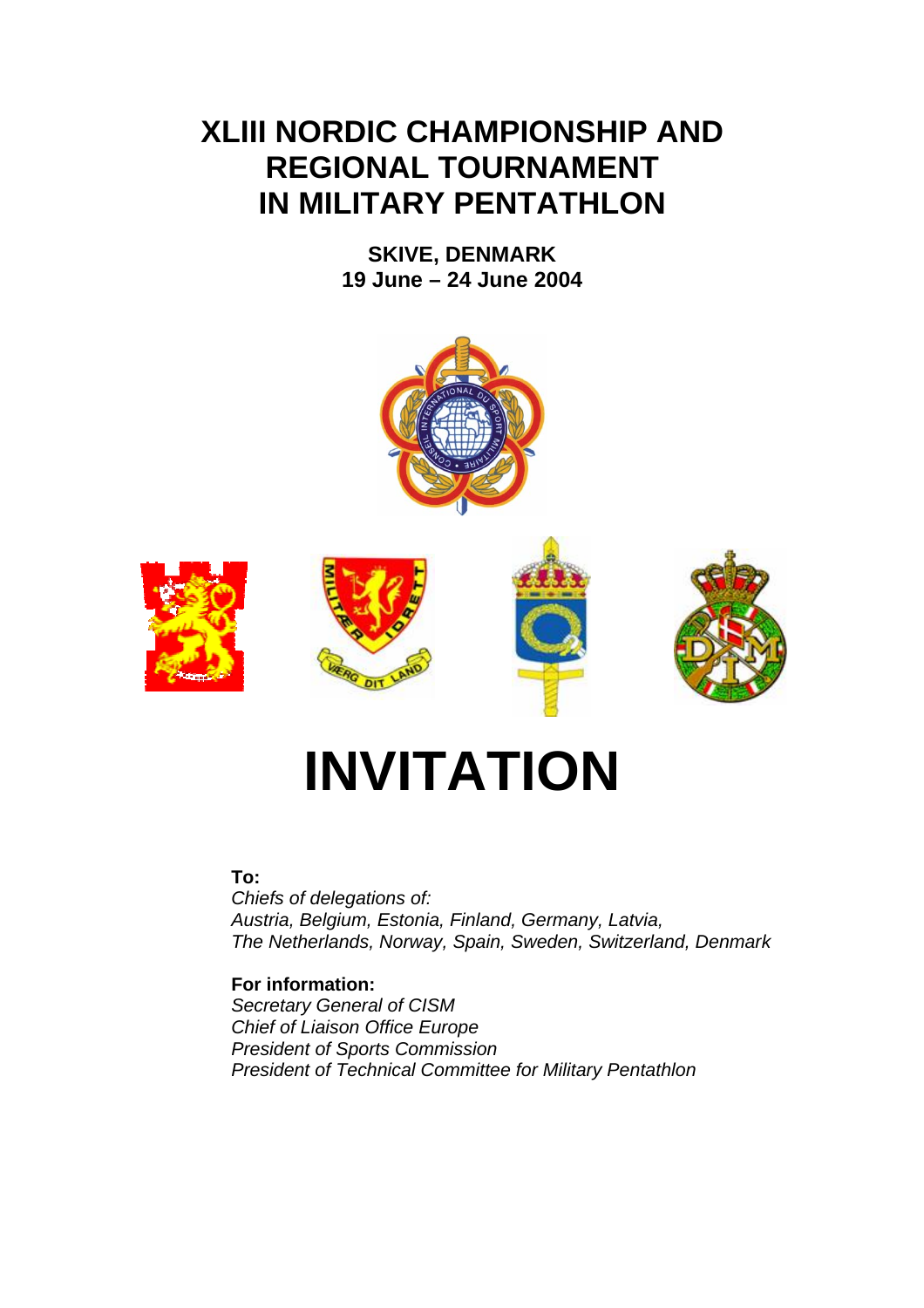#### **XLIII NORDIC CHAMPIONSHIP AND REGIONAL TOURNAMENT IN MILITARY PENTATHLON SKIVE, DENMARK 19 June – 24 June 2004**

*The Danish Armed Forces will host the XLIII NORDIC CHAMPIONSHIP AND REGIONAL TOURNAMENT IN MILITARY PENTATHLON in Skive from 19<sup>th</sup> to 24<sup>th</sup> of June 2004. The program includes, besides the Nordic categories, international categories for men and women.* 

*On behalf of the Danish Armed Forces, we have the honour of inviting a mission representing your country to participate in this special Championship.* 

*Copenhagen 02nd April 2004* 

Finn Pauli Nielsen Lieutenant Colonel Chief of the Danish Delegation to CISM

#### *Attached you will find:*

*Annex I Programme and General information Annex II Informal agreement Annex III Final agreement Annex IV Composition of mission and list of weapons*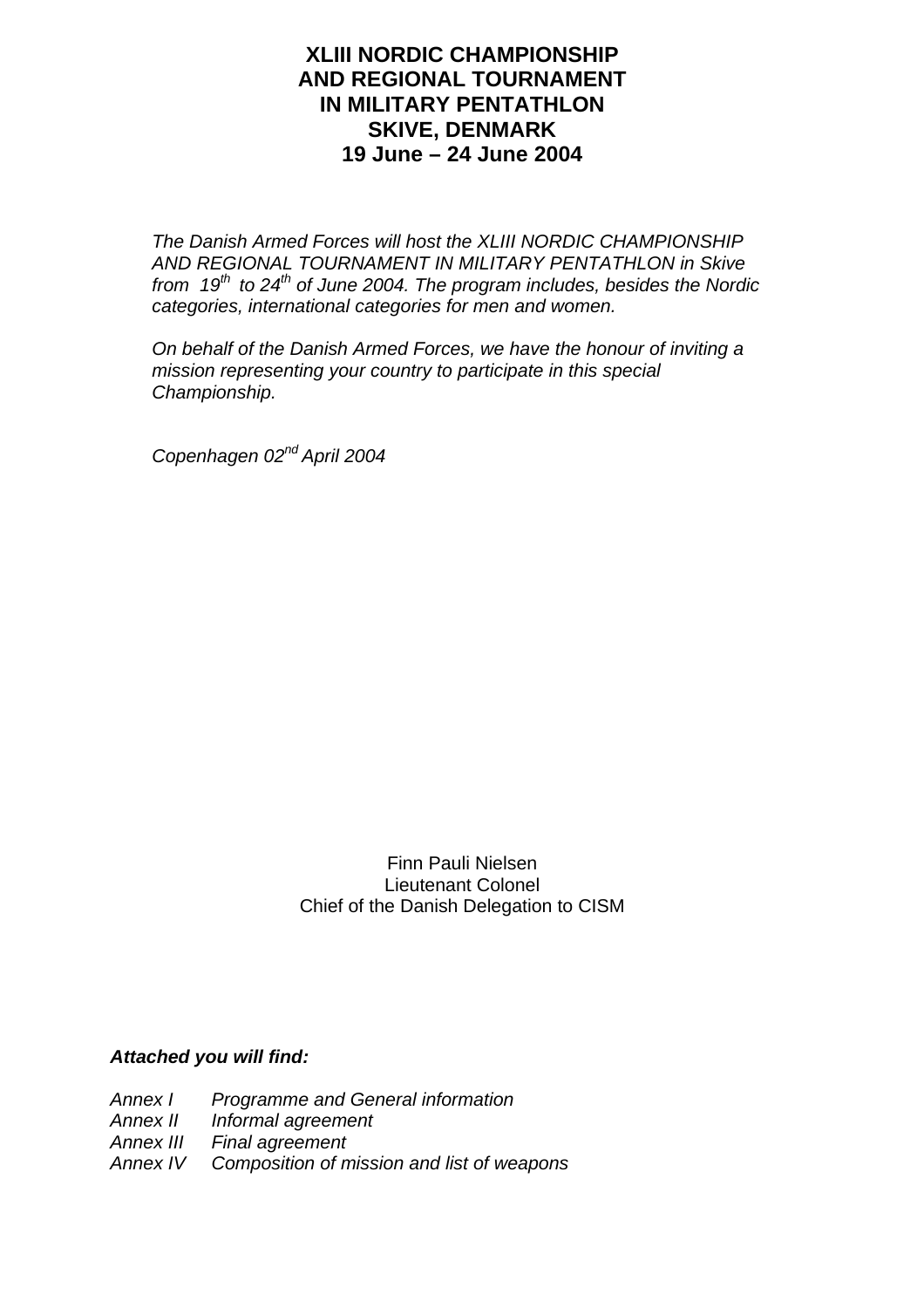#### **XLIII NORDIC CHAMPIONSHIP AND REGIONAL TOURNAMENT IN MILITARY PENTATHLON SKIVE, DENMARK 19 June – 24 June 2004**

#### **PROGRAMME AND GENERAL INFORMATION**

#### **1. PARTICIPATION**

*For the Nordic Championship, Finland, Norway, Sweden and Denmark are allowed to send two teams in men's category (12) and eight athletes for women's category, in total 25 persons. Other nations than the Nordic countries are allowed to send six athletes in men's and four in women's international category and four officials. The total numbers of athletes are estimated to reach 120.* 

## **2. REGULATIONS**

*The competition will be governed by the following regulations: International Military Sports Council; Military Pentathlon, 2001/ Amendments 2002 General Regulations for the Military Nordic Championships, 2000 The regulations for the Military Nordic Championship in Military Pentathlon, 2002* 

## **3. ORGANIZERS AND TRANSPORT**

*The Championship is hosted by the Skive Garrison in Skive. Situated in the middle of Jutland, which is the western part of Denmark. The missions*  are expected to meet the travel expenses to and from Denmark. The organizer will *arrange local transportation in Denmark if necessary. Missions are allowed to go by vehicle and arrive directly at the barracks in Skive. If going by plane the participating missions are advised to arrive in the airport of Karup and the organiser will arrange transportation to Skive.* 

## **4. CONDITIONS OF STAY**

*During their stay in Denmark the missions will be guests of the Danish Armed Forces from 19th to 24th June, 2004. Normal board and lodging is at the expense of the organizer. All mission members are accommodated in barracks. Extra members are requested to book hotel rooms.* 

*Expenses including telephone, laundry and drinks must be paid by the consumers.* 

## **5. SPORT FACILITIES**

*Shooting will be carried out at the Dalgas Shooting Centre with 20 targets. An electronic scoring system is used.* 

*The range is located app.15 kilometres from the Garrison.* 

*Obstacle swimming will be performed in Skive Swimming centre, 50 meter indoorswimming-pool, located app.1 kilometre from the Garrison.* 

*The other disciplines will take place in the Garrison area or in the immediate vicinity. The grenades for the throwing competition and warming up as well will be provided by the organizer.* 

## **6. WEATHER CONDITIONS**

*The average weather condition in June in Skive: Temperature: +15 - + 25˚ C. Rain showers are possible.*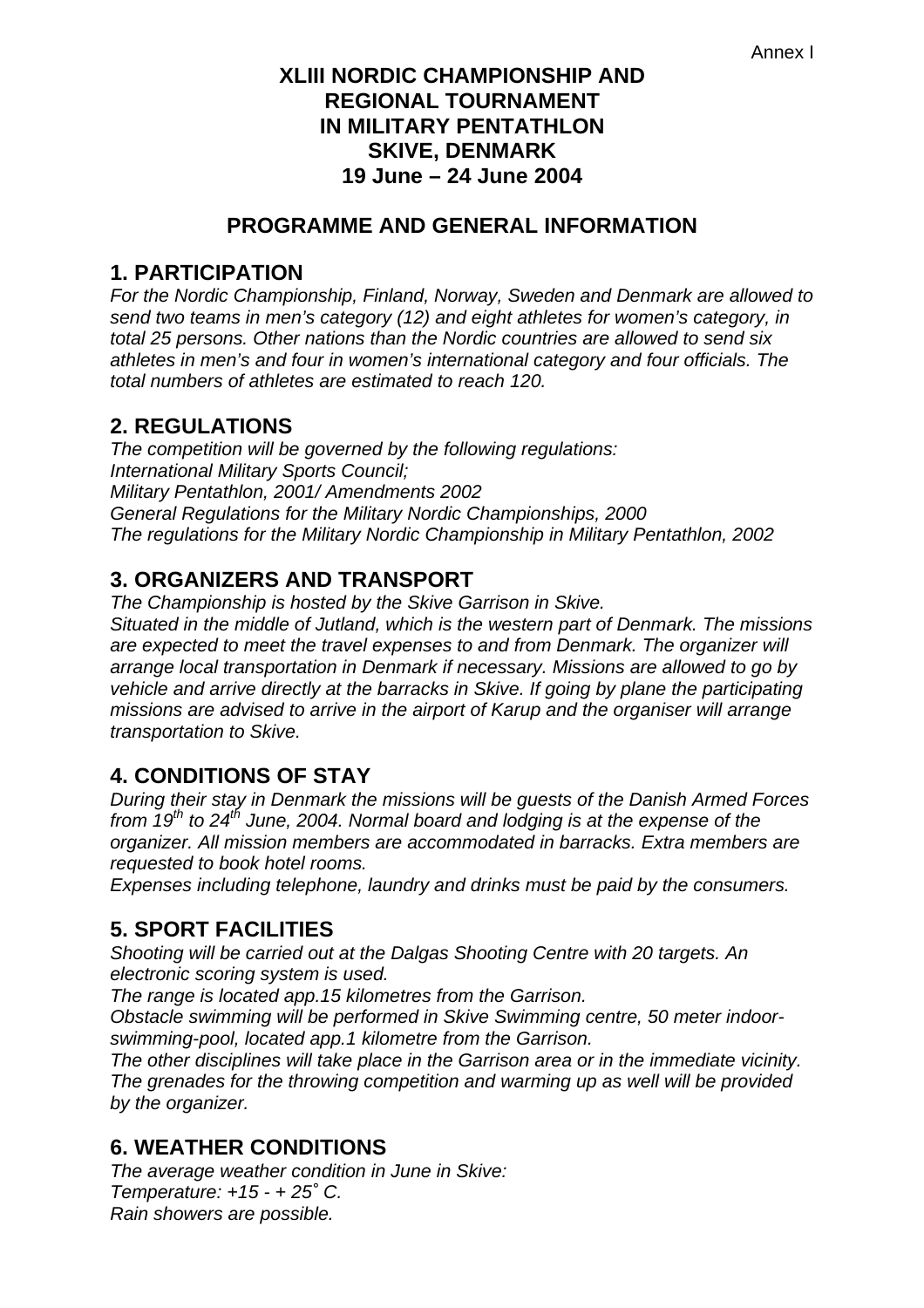#### **7. PASSPORTS, VISAS**

*For information on passport and visas for entry into Denmark, please contact the Danish Embassy in your country.* 

#### **8. DAILY SCHEDULE**

| <b>DATE</b>                         | <b>ACTIVITY</b>                                                       |
|-------------------------------------|-----------------------------------------------------------------------|
| Saturday, 19 <sup>th</sup> of June  | Arrival of missions<br><b>Preliminary meeting</b><br>Opening ceremony |
| Sunday, 20 <sup>th</sup> of June    | Training                                                              |
| Monday, $21st$ of June              | <b>Shooting</b><br>Obstacle run                                       |
| Tuesday, 22 <sup>nd</sup> of June   | Obstacle swimming<br><b>Throwing</b>                                  |
| Wednesday, 23 <sup>rd</sup> of June | Cross-country<br><b>Closing ceremony</b>                              |
| Thursday, $24^{th}$ of June         | Departure of missions                                                 |

## **9. DATES OF APPLICATION**

*Informal agreement, Annex II: Before the 23rd of April, 2004 Final entry with composition of mission and list of weapons, Annexes III-IV: Before the 24th of May, 2004.* 

#### **10. ADDRESS DURING THE CHAMPIONSHIP**

*Military Pentathlon Skive Kaserne Sdr. Boulevard 15 7800 Skive Denmark Tel: +45 9614 2050 Fax: +45 9614 2499* 

#### **11. CORRESPONDENCE**

*The organizer will publish a website concerning the championship by week 17, 2004 at www.skivekaserne.dk*

*All official mail concerning the competition should be sent to: Skive Garrison Attention: Military Pentathlon Skive Kaserne Sdr. Boulevard 15 7800 Skive Denmark Tel: +45 9614 2050 Fax: +45 9614 2499 E-mail: plr@mil.dk*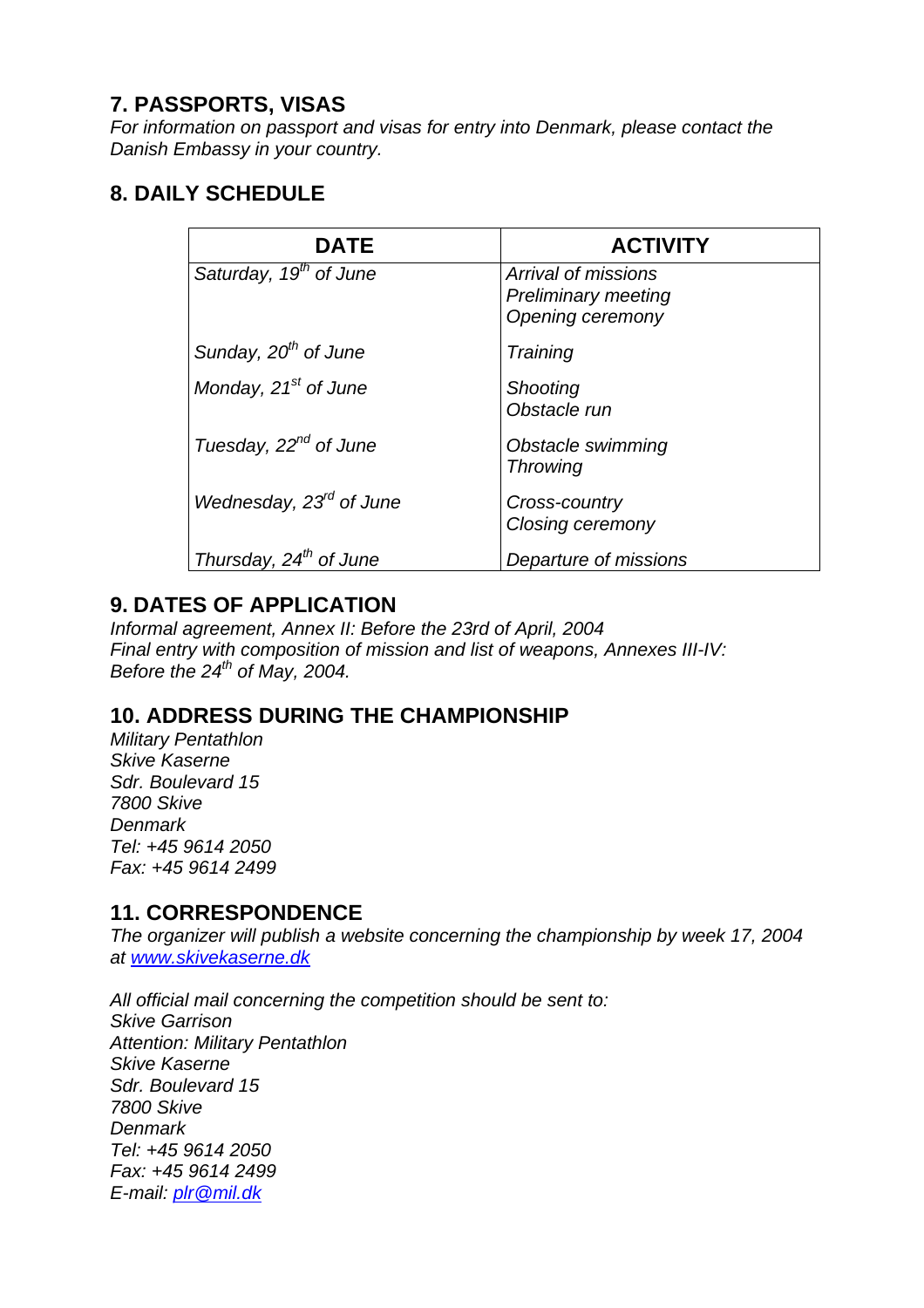Annex II

#### **XLIII NORDIC CHAMPIONSHIP AND REGIONAL TOURNAMENT IN MILITARY PENTATHLON SKIVE, DENMARK 19 June – 24 June 2004**

INFORMAL AGREEMENT NATION

To be returned before: The 23rd of April

To: Skive Garrison Att.: Military Pentathlon Sdr. Boulevard 15 7800 Skive Denmark

Fax: + 45 9614 2499

Mail: plr@mil.dk

| PARTICIPATION AND NUMBER OF COMPETITORS | YES | NO.   |
|-----------------------------------------|-----|-------|
| Participation                           |     |       |
|                                         | Men | Women |
| Number of competitors                   |     |       |

Date: Signature: Signature: Signature: Signature: Signature: Signature: Signature: Signature: Signature: Signature: Signature: Signature: Signature: Signature: Signature: Signature: Signature: Signature: Signature: Signatu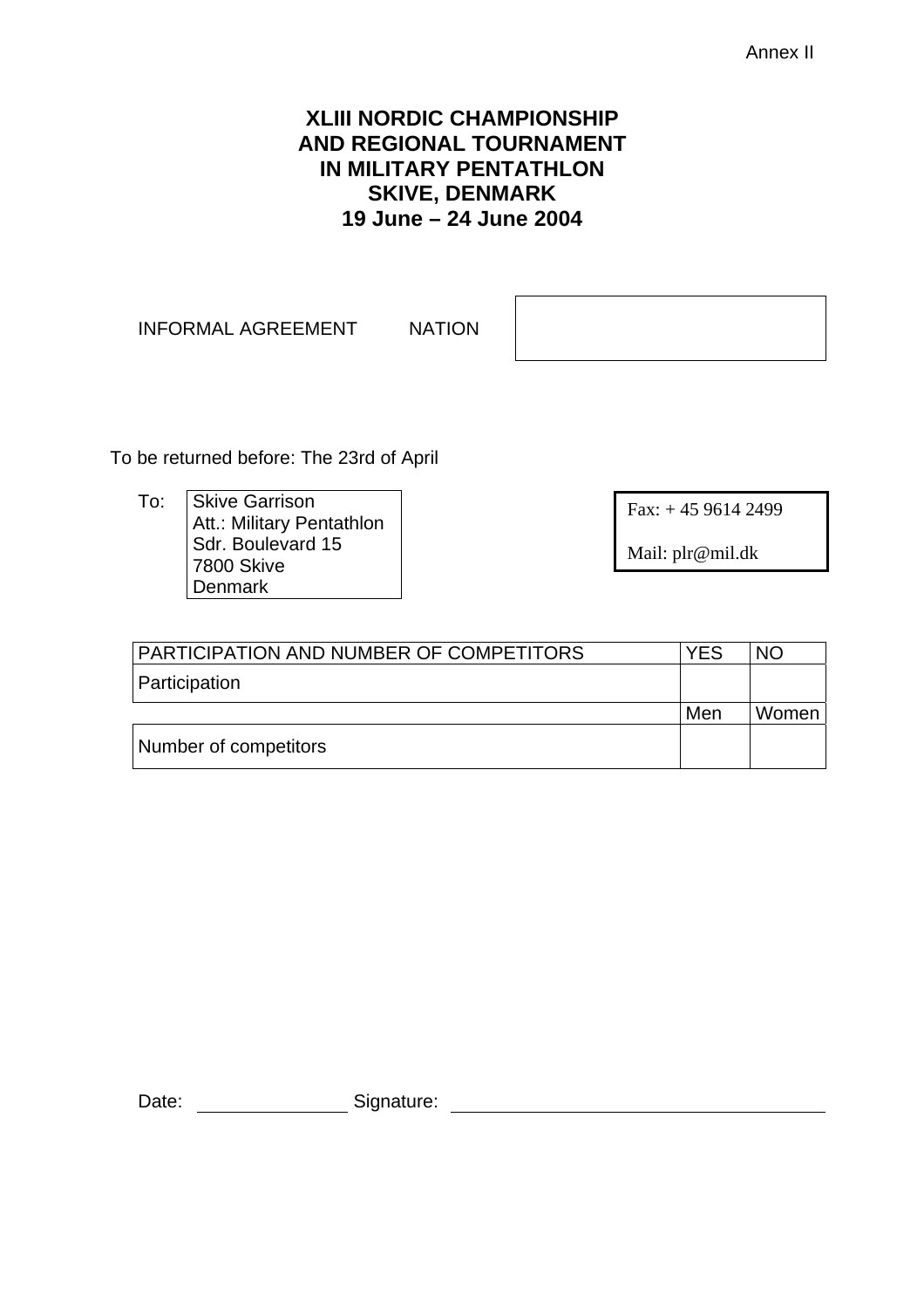Annex III

#### **XLII NORDIC CHAMPIONSHIP AND REGIONAL TOURNAMENT IN MILITARY PENTATHLON SKIVE, DENMARK 19 June – 24 June 2004**

FINAL AGREEMENT NATION

#### To be returned before: the 24<sup>th</sup> of May

To: Skive Garrison Att.: Military Pentathlon Sdr. Boulevard 15 7800 Skive **Denmark** 

Fax: + 45 9614 2499

Mail: plr@mil.dk

| Day of arrival:   | Time of arrival: | Place of arrival:                                          | Means of transport: |  |
|-------------------|------------------|------------------------------------------------------------|---------------------|--|
|                   |                  |                                                            |                     |  |
|                   |                  |                                                            |                     |  |
| Day of departure: |                  | Time of departure: Place of departure: Means of transport: |                     |  |
|                   |                  |                                                            |                     |  |
|                   |                  |                                                            |                     |  |